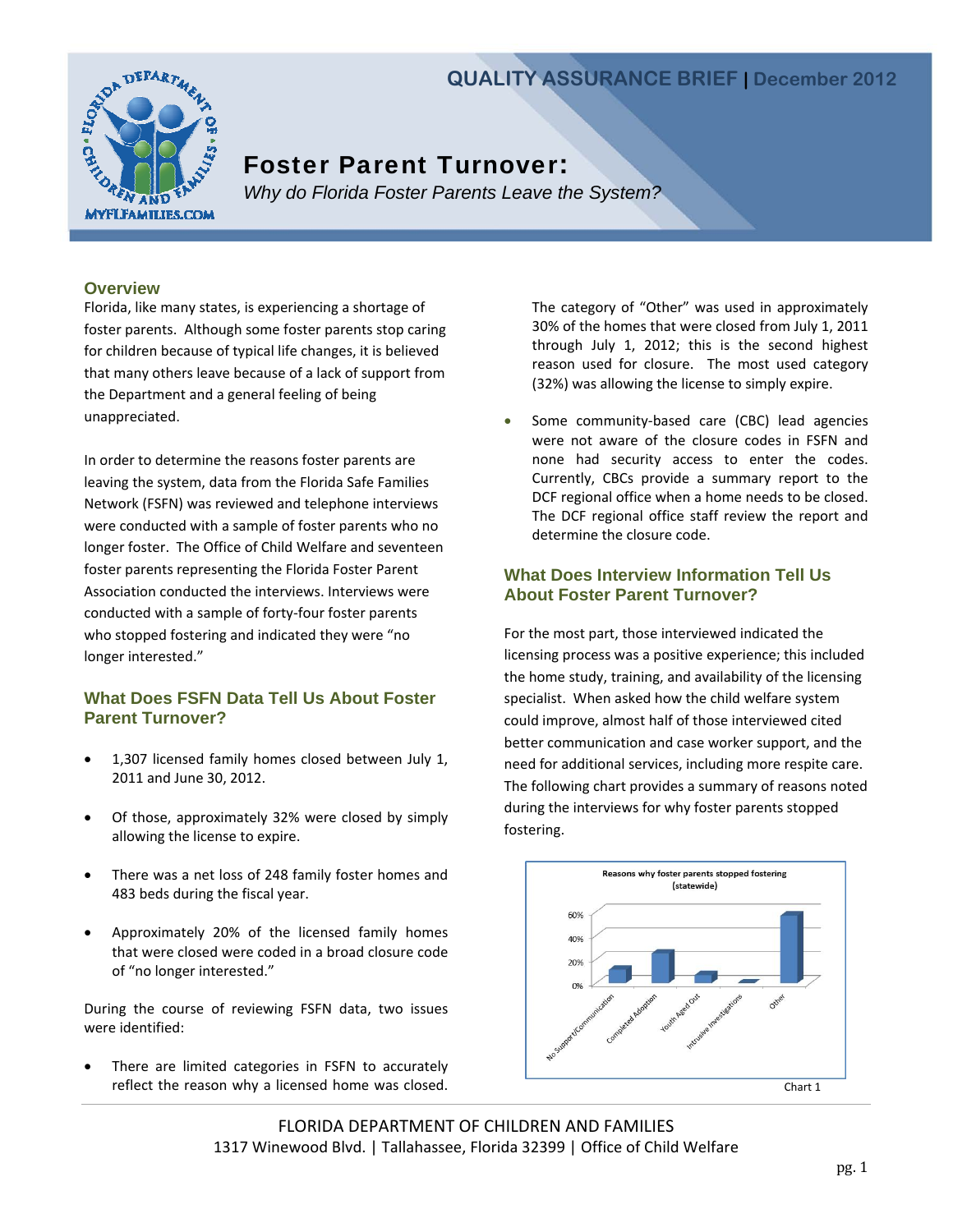- 29.5% said they would not consider fostering again.
- 68.2% said they have recommended to friends, families, church members, and others that they should consider becoming foster parents and 43.2% said they would consider fostering again.
- 68.2% reported they were well respected by case managers and other professionals; the remaining 31.8% felt they were only somewhat respected or not respected at all.
- 25% stopped fostering because they adopted the children in their homes.
- 78.8% indicated that placements were generally made according to their age range and gender preferences.
- 50% reported that even though they had indicated a specific age range or gender, they were often called upon to take other types of children.
- 43.2% reported that they participated in foster parent support groups or other associations related to fostering

Attachment 1 provides a summary of the interview responses by region. Attachment 2 provides a list of significant comments provided during the course of the interviews.

Separate from the interviews, two problems were identified and activities are currently underway to address these issues.

# **Considerations to Improve Practice**

- 1. The Office of Child Welfare should continue to explore changes to FSFN to expand closure code options to more accurately record the reasons for closure.
- 2. The CBCs should be permitted to enter closure codes in FSFN directly. This will improve the reliability of data in FSFN.
- 3. CBCs must work diligently to ensure case managers and other professionals treat foster parents with respect. Routine customer satisfaction surveys should be implemented and employee performance standards should be tied to positive interactions with foster parents.
- 4. CBCs should reconnect with foster parents who left the system in good standing. A substantial number of foster parents indicated they would consider fostering again.
- 5. CBCs should encourage current foster parents to engage with support groups and other associations as this provides a positive environment for learning and getting support from others.
- 6. The Office of Child Welfare should explore the current practice of allowing licenses to expire versus taking action when needed to terminate a license.

A special thank you to Ms. Carol Shauffer of the Quality Parenting Initiative, Mrs. Tanya Wilkins, Governor's Child Advocate for Foster Care and Adoption, and the Florida Foster Parent Association for their continued pursuit to improve the Florida foster parent system. These interviews would not have been possible without the help of the following foster parents who conducted interviews for this review.

> Trudy Petkovich Chris Johnson Chris Goncalo T. LaShaun Wallace Trudie Poole Karen Condry Sharon Groover Coleen LaCosta Savatrie Forbes Maria Bond Dorothy Alvarez Harriett Wynn Calvin Burton Lillie Blackshear Curtis Byrd Gerald Waters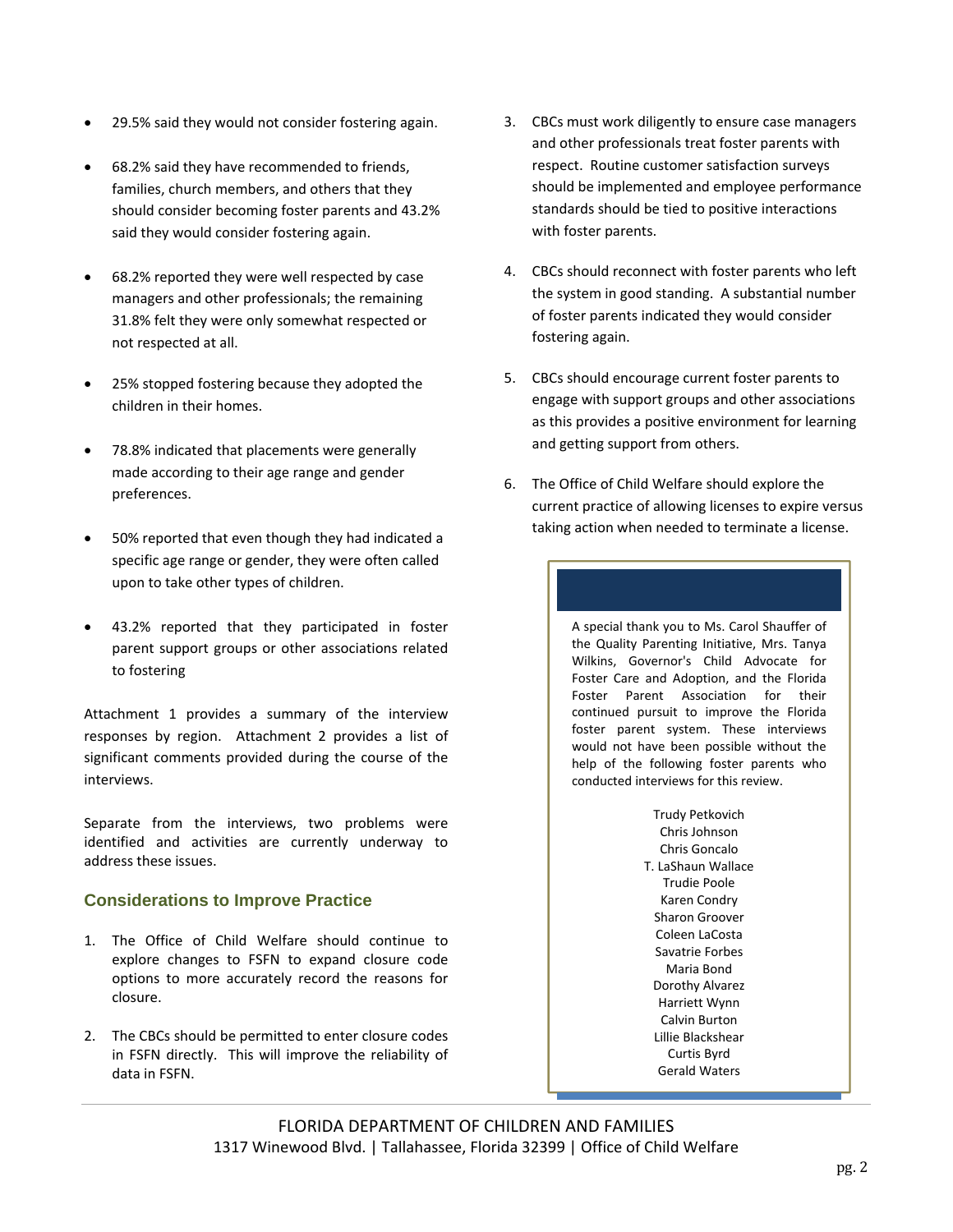# **Attachment 1**

# **Survey Results by Region**

Note: The northeast and central regions are not reflected in the following graphs because there was one or less foster *parents from those regions interviewed.*







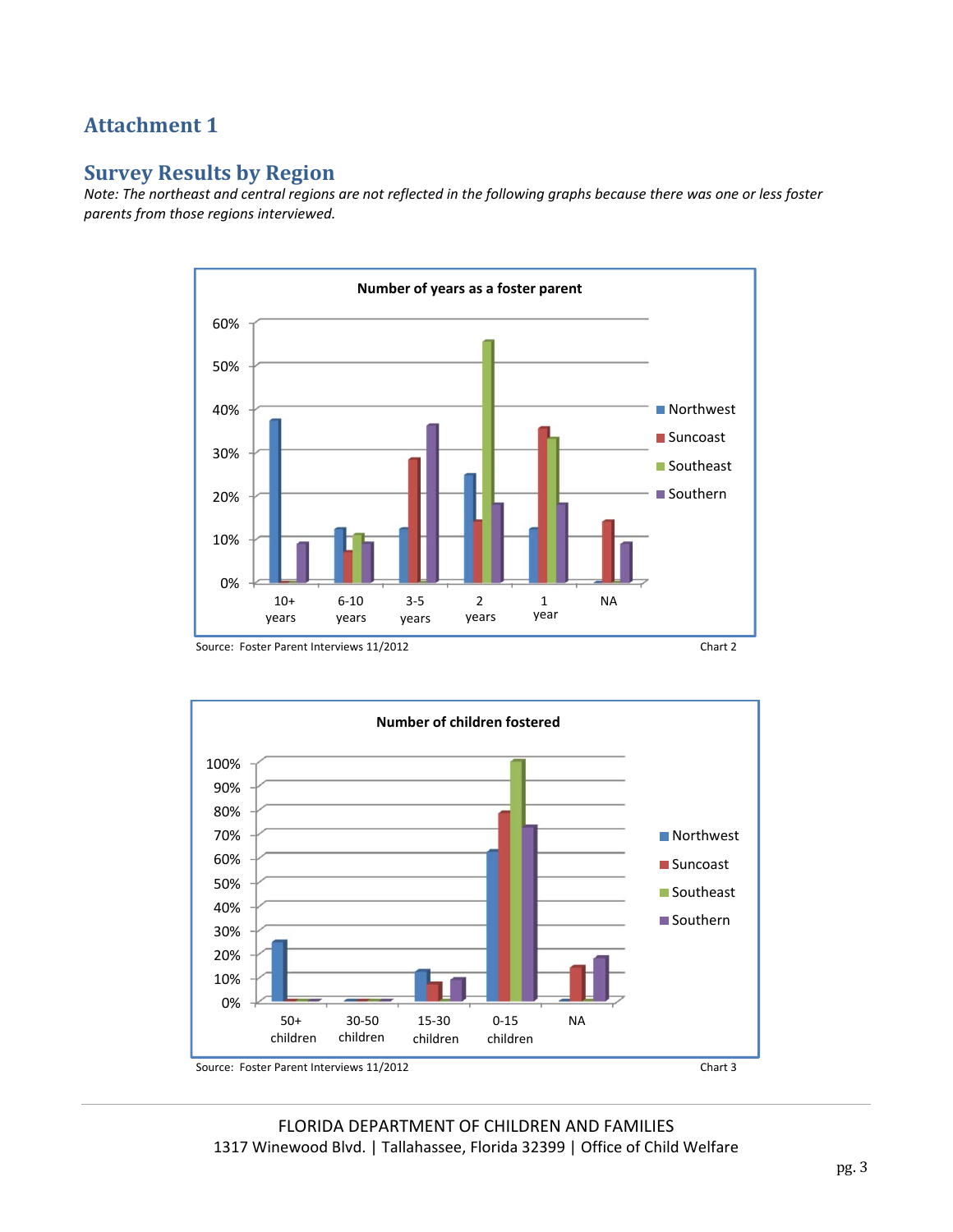

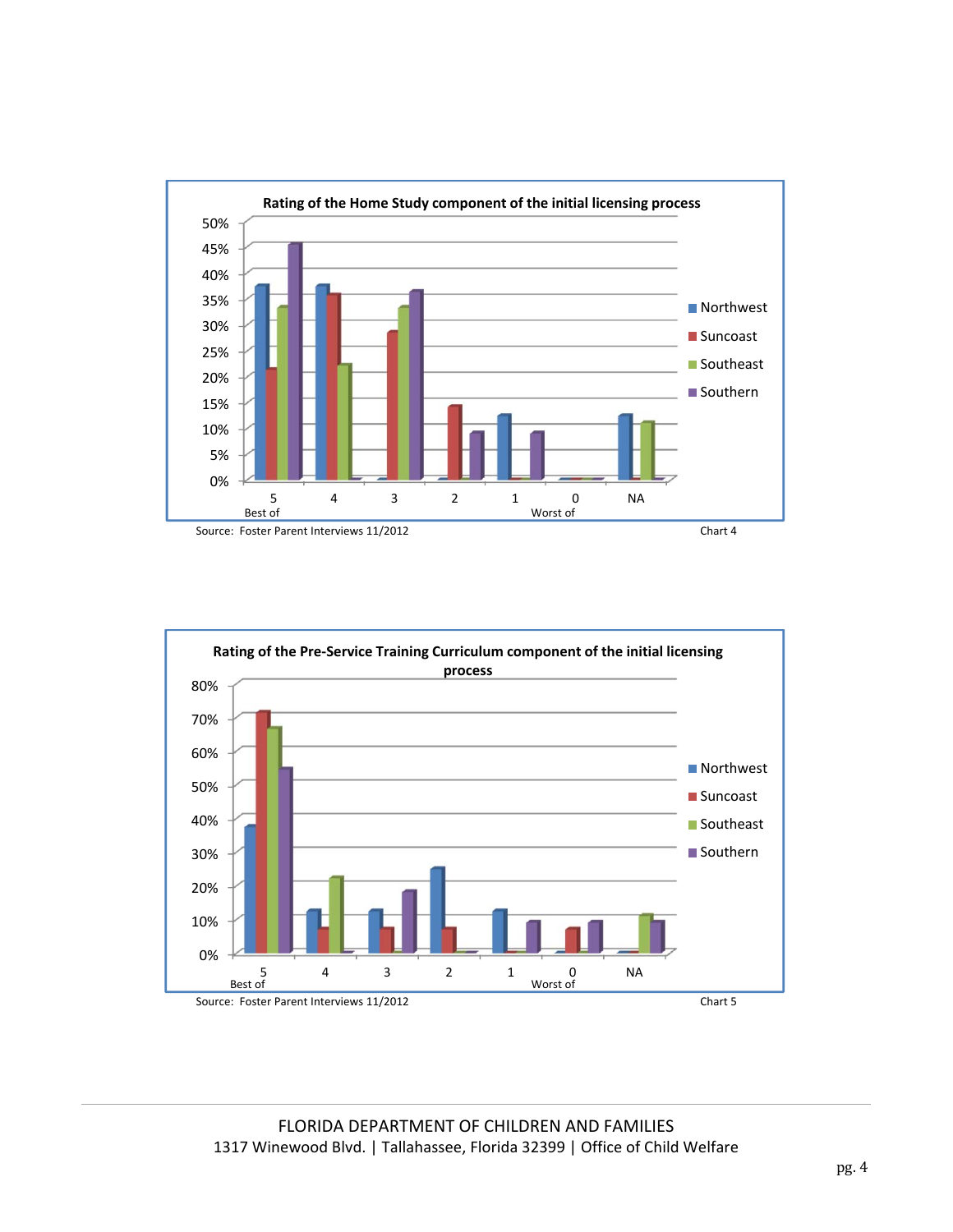

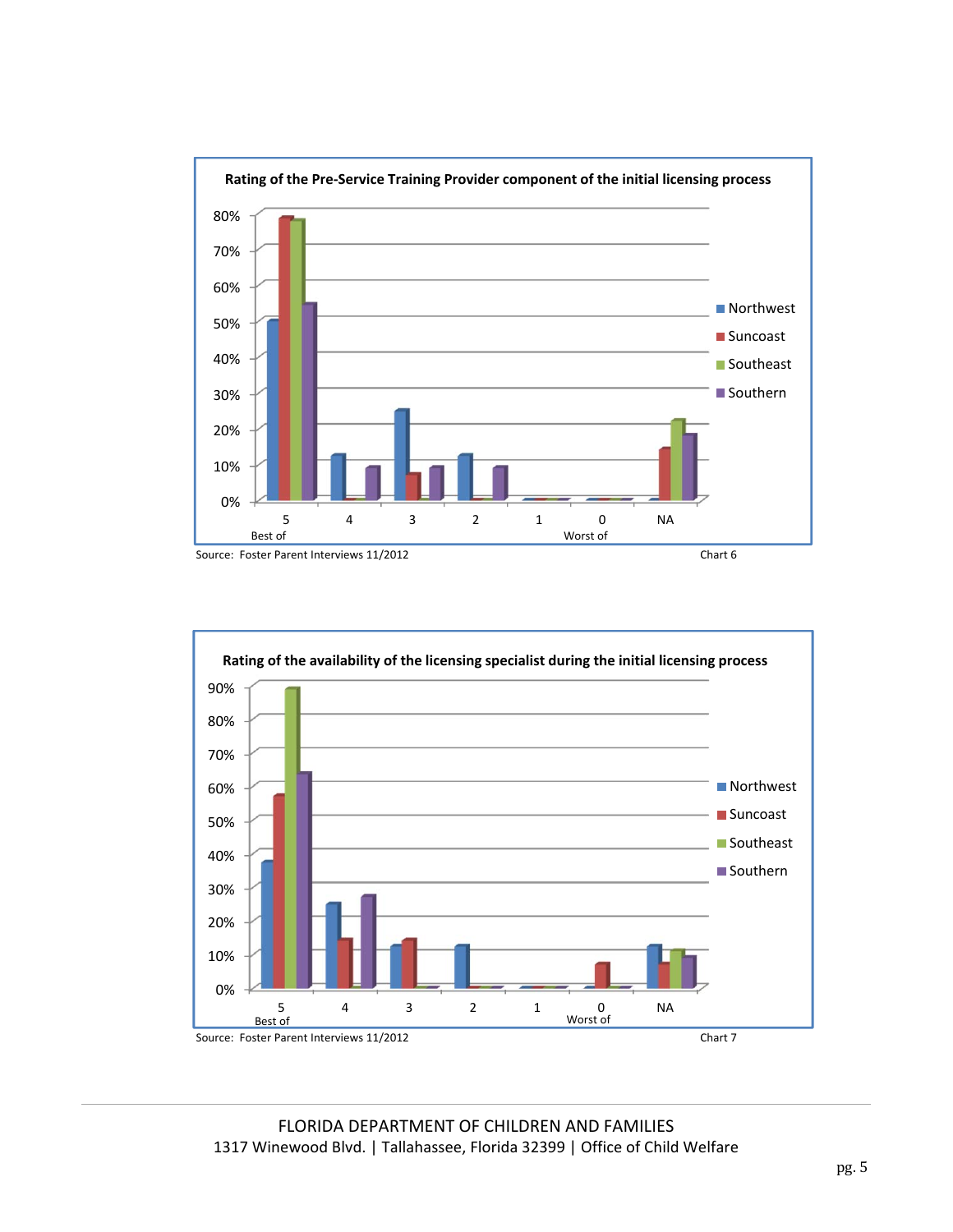



FLORIDA DEPARTMENT OF CHILDREN AND FAMILIES 1317 Winewood Blvd. | Tallahassee, Florida 32399 | Office of Child Welfare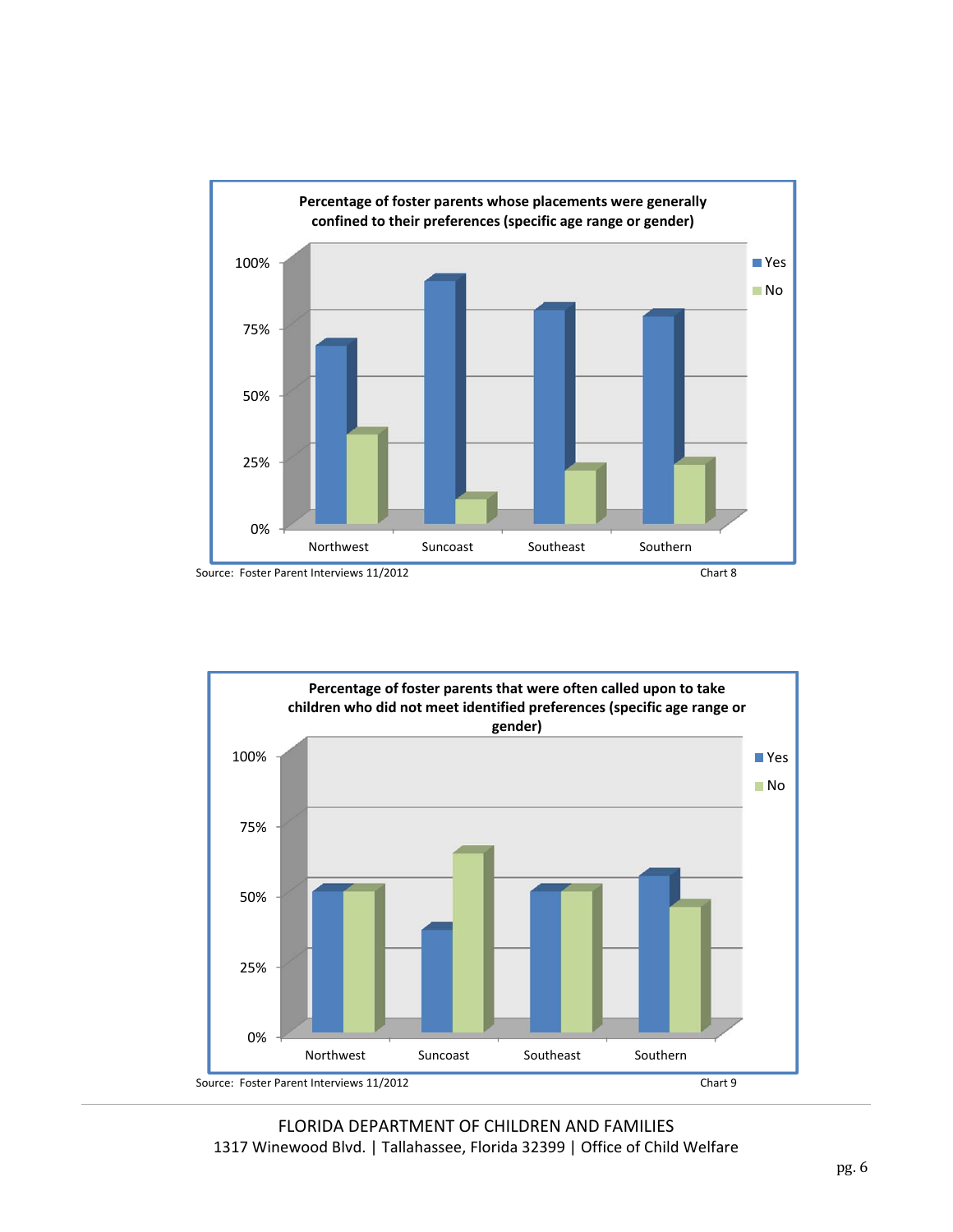

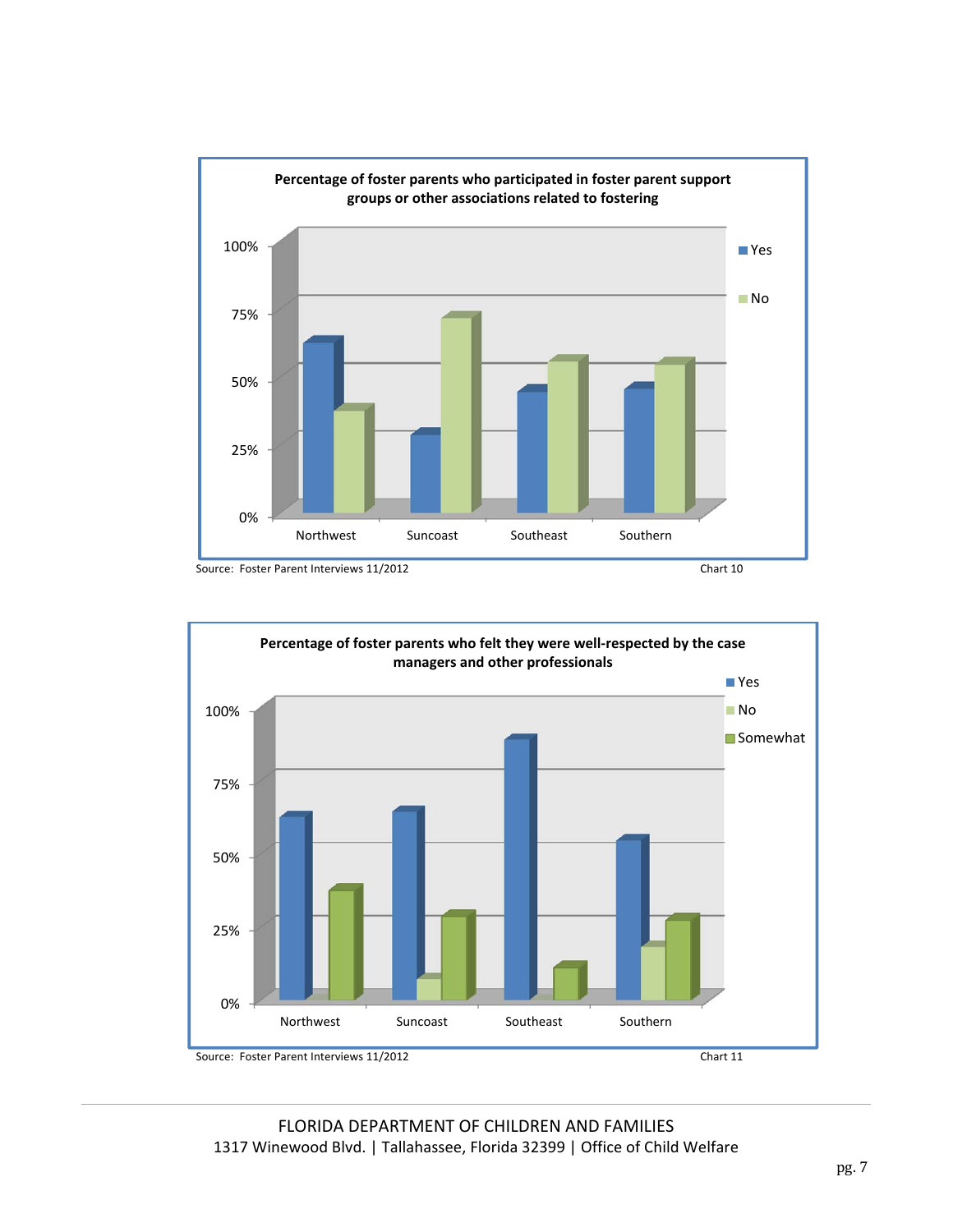



FLORIDA DEPARTMENT OF CHILDREN AND FAMILIES 1317 Winewood Blvd. | Tallahassee, Florida 32399 | Office of Child Welfare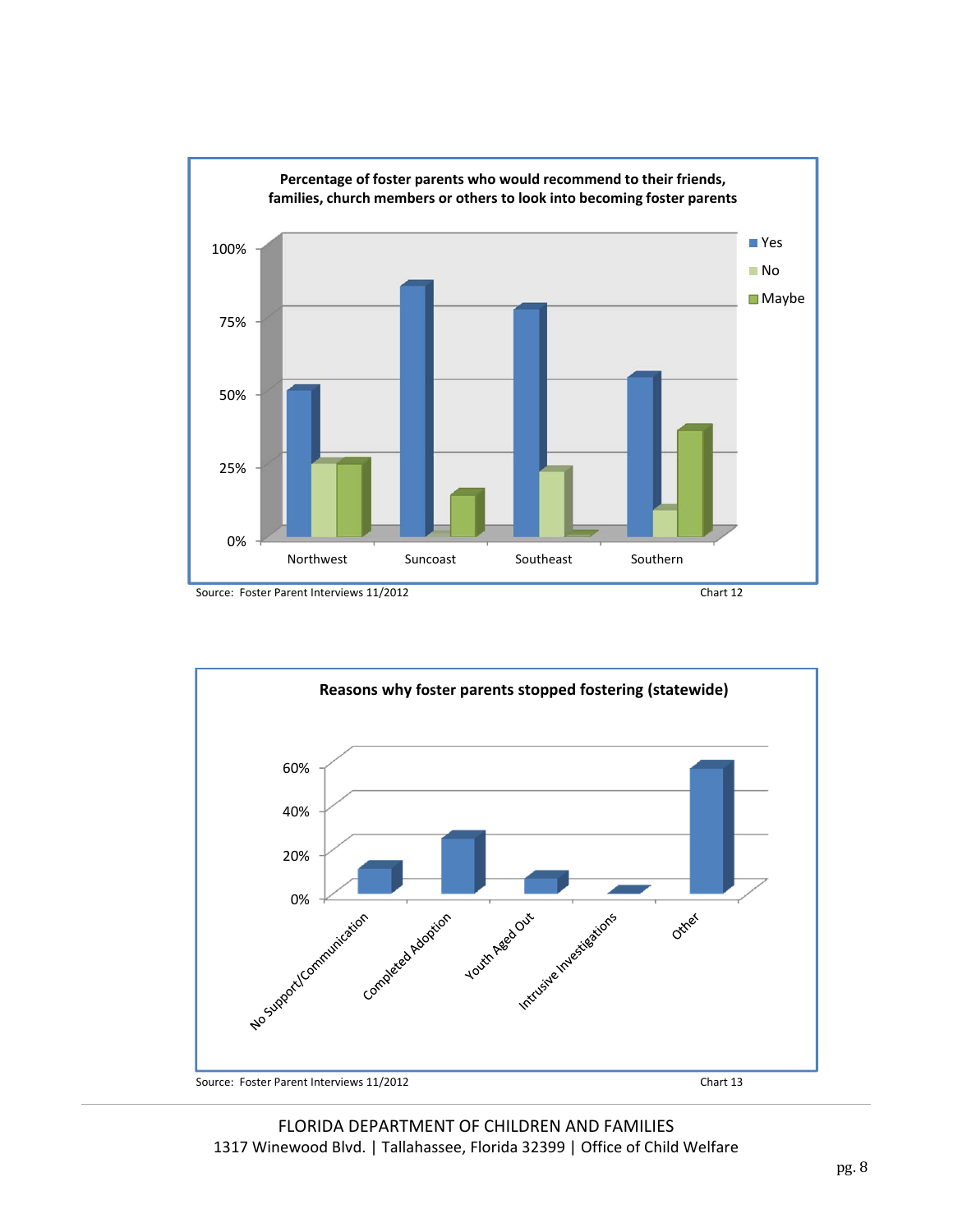# **Attachment 2**

# **Interview Comments Provided by Foster Parents**

#### **1. Please describe why you originally wanted to be a Foster Parent.**

- My husband was adopted out of the foster care system and my sister had adopted 4 of her foster care children. It was a family decision.
- I just love children. Many children need someone to show them love and teach them right from wrong and to be an honest person.
- A way to give back to the community & I just love children.
- Used to foster in NJ only went through licensing process for one child (who resides in NJ) but never actually fostered child.
- I was/am an attorney and represented foster kids for a number of years. My husband and I only had one biological child and had the financial resources and room in our hearts.
- I just love children and like being a servant. I have a degree in counseling and social work and there are so many kids who need help out there.
- Nancy reported "felt we had a lot to offer. Have 6 sons. Felt a deep desire to help. Heard a lot about fostering and adopting on WRMD radio station and prayed about it."
- We have a desire to help children and we want to pass on blessings.
- For adoption only.
- Grandchildren out of state in Michigan; State Law required me to become licensed.
- To help children have a stable home, to give them a good home
- Met wife at 40 years old, bought a large house and thought about having children. Next door neighbor had fostered and convinced me I would be perfect.
- Children they wanted to adopt were legally at risk, so had to become foster parents in order to adopt
- Loves children and was willing to help.
- They met a child who needed a home.
- "To get my granddaughter from New Jersey"
- Because she didn't have any kids and she wanted to adopt.
- A couple in the neighborhood was fostering a little boy who would play with our children. The little boy told his story and "it broke our hearts." Then they saw the movie Blind Side and it motivated them to become foster parents. They know several couples from their church who adopted babies from foster care and they hoped to do the same.
- Decision husband and I made. Wanted to provide safe place for children who need it.
- Worked with kids for many years
- Because I wanted to have a girl and couldn't have babies for medical reasons so looked into adopting and got my first girl and then mom had another baby and we got that one and now happy with what we have.
- Applied to adopt. They wanted me to foster.
- Husband was adopted, wife works with students from low income families
- Wanted to adopt. All these years wanted to. Didn't know single parents can adopt. Always wanted to.
- It was a good time in my life to devote time and attention to a child. My children were grown and my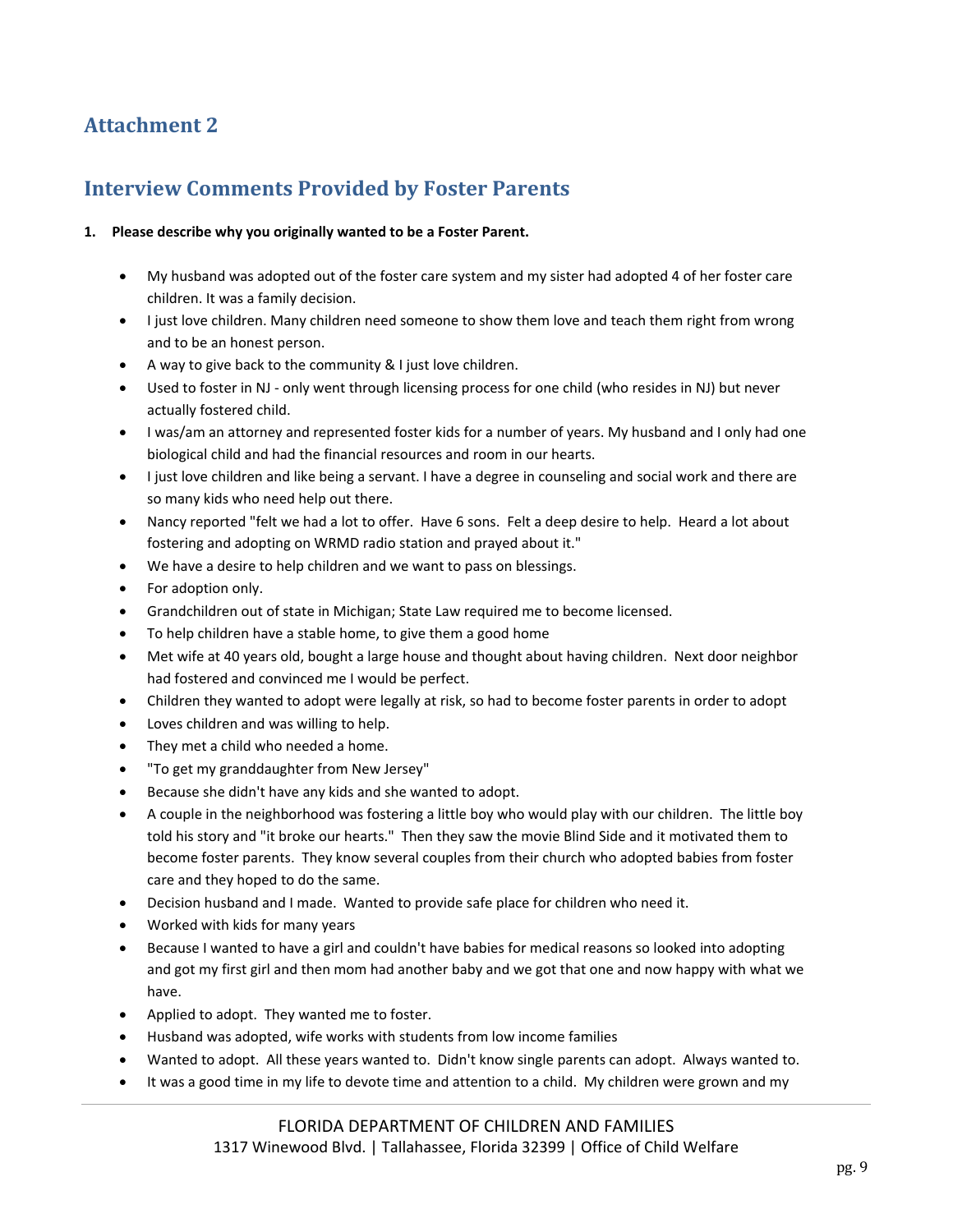husband had died. My sister had fostered for years. I was a backup for my sister.

- I wanted to become a foster parent because I thought that my family and I had something to offer children who were in foster care and especially wanted to help siblings and keep them together in placement. We also wanted to help parents in their efforts to get their children back.
- She said that she originally was interested because she wanted to eventually adopt a child and she also wanted to learn about the process.
- "Wanted to help kids who needed a home." She also indicated that she has an only child and thought it would be a good experience for him to have someone else in the home.
- "I wanted to help children." She and husband decided they would foster while waiting to have their own children. She said she wanted to be a part of helping children.
- Her sister is an adoptive parent. She wanted to provide a home for children in need. She said "there are a lot of kids out there who need a home."
- I wanted to help kids
- to help children
- "Couldn't have children. Started through mentoring program. Met a family. Worked specifically with the family. Got licensed to help the children within that family. Got license through Place of Hope."
- I just love children, I always have. I worked with kids at a private Christian school for ten years. I never stopped wanting to be Mom.
- Fostered hoping to adopt & to help out
- Wanted to help the children.
- To give children the opportunity to grow up in a safe environment
- I went to adopt
- $\bullet$  I saw the need to help a child.
- I love children and I was a nurse
- They wanted to become a foster parent in order to get a child from Alabama. Once they got the child they did not want to continue fostering. The process was very long and they are glad it is over.
- Foster Parent stated they became foster parents to help the children. Foster Parent stated it gave them joy to help these kids that needed a place to stay and needed help.
- Carmen Acevedo, was a Foster Child herself, she was a part of the Peter Pan Project. And wanted to give back to other children in care.
- Interviewee was a foster parent years ago and decided to become a foster parent again after getting to know a little boy from Sunday school. He had been living in another foster home when she got to know him. Then he was reunited with his mother, but re-entered care not long after. The previous foster mother refused to take him back but said she would take his siblings. So, this foster mother accepted the sibling group and kept them together through adoption.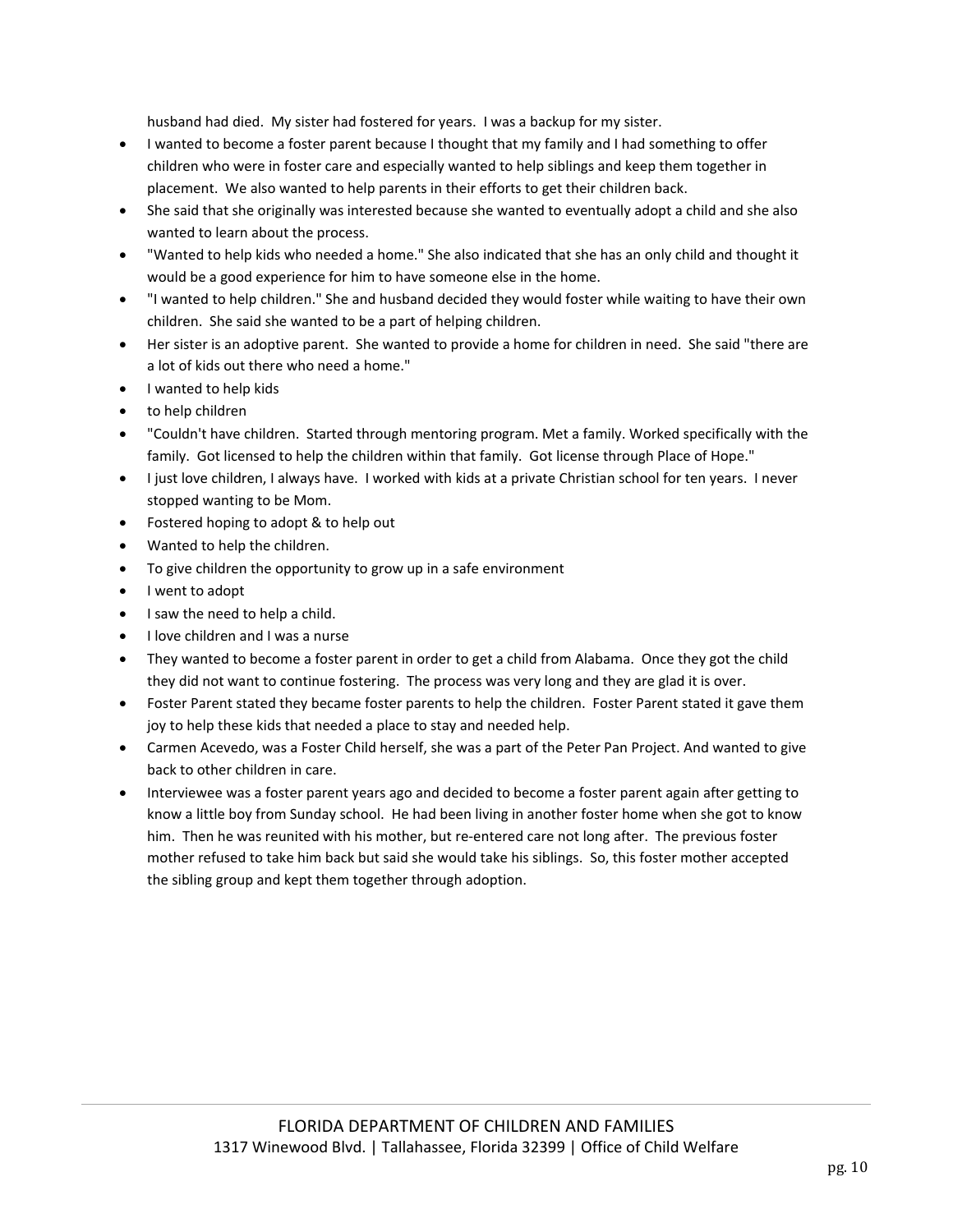### 2. On a scale from 0 to 5, with 5 representing the best of experiences and 0 representing the worst of **experiences, how would you describe the Home Study component of the initial licensing process?**

- Process was fine. They were told they had to lock things up, etc. but they basically told them no one would ever check on it again ‐ which was odd.
- Tedious but necessary
- Appointments were made in a timely manner and I was kept abreast of everything.
- Little bureaucratic and frustrating. The nit picking about some of the things we had to have in our home was a little silly to me since we raised our sons, but I understood. Like a safety exit plan...we have a small house.
- It was very invasive took hours and hours. We had to do stacks of paperwork. There was no give and take. It was costly and time‐consuming.
- They lost some of our paperwork; concerned over personal information.
- Very frustrating. Had to take a day off work for the home inspection. His house was less than 1 1/2 years old and figured he would pass with no problems. Failed inspection because he didn't have a thermometer in the refrigerator. It was a brand new refrigerator. Had to take another day off from work for the follow-up inspection and then passed. Was told that the list he was given before the inspection listed a thermometer but he didn't look closely at the list since his house and appliances were all so new.
- Process was quick, but the foster parent thought the focus was on the wrong things.
- Wanted me to have beds and I said wait for you to give me kids.
- I give it a one because it is between 1 and 2. Process difficult, had to redo and resend everything several times. Should be detailed.
- The process wasn't a bad experience, just a long process, tedious and it felt like I filled out the same forms over and over.
- She said the process was "somewhat tedious" and she was supposed to be reimbursed for the cost of checking her water but she never received reimbursement.
- Foster parent indicated parts of the home study were very intrusive. However indicated they understood the need for this.

# 3. On a scale from 0 to 5, with 5 representing the best of experiences and 0 representing the worst of **experiences, how would you describe the Pre‐Service Training Curriculum component of the initial licensing process?**

- I liked the idea of what they were trying to get across in training. Training could be geared more towards what to expect in fostering instead of role‐play. It would be nice to know about what is and isn't compensated for.
- The training doesn't help at all. It's boring and turns people off. All of the information is common sense and it doesn't teach specific enough information to actually be helpful. The classes frustrate people to no end.
- Pretty good. Only way to improve upon it would be to explain the court process because many new foster parents don't understand it.
- C.H. was amazing and fantastic. Still keep in contact. Always followed through. When saw her in the office one of the most pleasant people.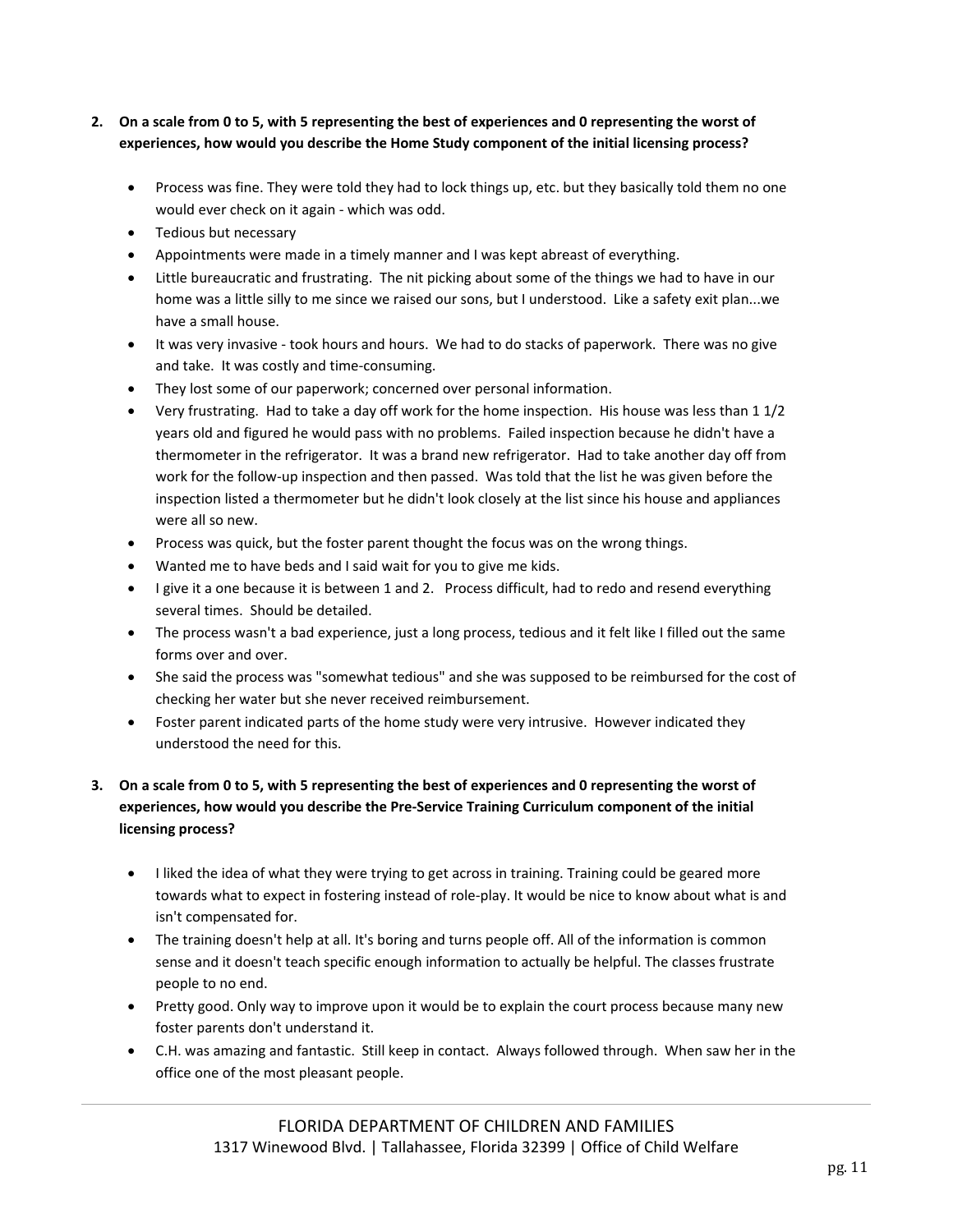- Don't feel that MAPP covers enough basics
- The curriculum was a broad range of topics covering a lot of topics.
- "It was very good; I learned lots of things that I had no idea about. It really opened my eyes"
- The curriculum was MAPP. The former foster mom said "it was too much information to process at one time."
- Horrible, Love instructor‐ R.M. Curriculum terrible.
- It was very time consuming. I went through it twice because I was licensed two separate times.
- The training seemed more like a cover your booty course than a training to help me learn more about fostering. A process to cover the agency rather than making sure that I can do a good job.
- She said that she is a special needs teacher so didn't feel that she learned very much. Said it was "just alright."
- They liked MAPP.
- Stated they were involved with two different providers and each did things a little differently.
- Did not prepare us for all the cultural difference. They painted a rosy picture and we believed it because that is how we wanted it to be.
- The training curriculum is so cumbersome. "It takes over your life."

## 4. On a scale from 0 to 5, with 5 representing the best of experiences and 0 representing the worst of experiences, how **would you describe the Pre‐Service Training Provider component of the initial licensing process?**

- They need to explain more about the licensing agencies. There was a brief orientation and then we were told to pick an agency. I knew about them from being an attorney in the system but most foster parents did not. Most picked the one closest to their home and it was a random pick.
- Presenter talked about pros and cons but gave a lot of worst-case scenarios. It almost seems like she was trying to talk us out of it. Some people dropped out.
- They (DCF of Lake Worth) really explained everything!
- Laura did a great, great job. She not only taught the class, she brought her own experience and foster children to class.
- Good ‐ think birth parents should have training like this
- Not sure what this is referring to but he thinks he used some of the tools. He has also gone back to trainings and provided foster parent input. Everything about the MAPP classes was great!
- K.J. was the trainer and "she was awesome! She really went the extra mile."
- A little disorganized, a lack of continuity and communication efforts.
- Trainers are not knowledgeable of all the cultural differences that come with these children. They did the best with what they had.

# 5. On a scale from 0 to 5, with 5 representing the best of experiences and 0 representing the worst of experiences, how **would you describe the availability of the licensing specialist during the initial licensing process?**

- Paperwork was lost; calls for visits/inspections were same day.
- Excellent ‐ 3 different staff came to my home. They were very nice and interviewed me.
- No bad experience. No problems. Transferred from a case manager to licensing. One of the brightest people he worked with. He would put him above everybody. He had him as a case manager previously and he continue to take his calls an answer questions. Hope he's still with the agency. He went out of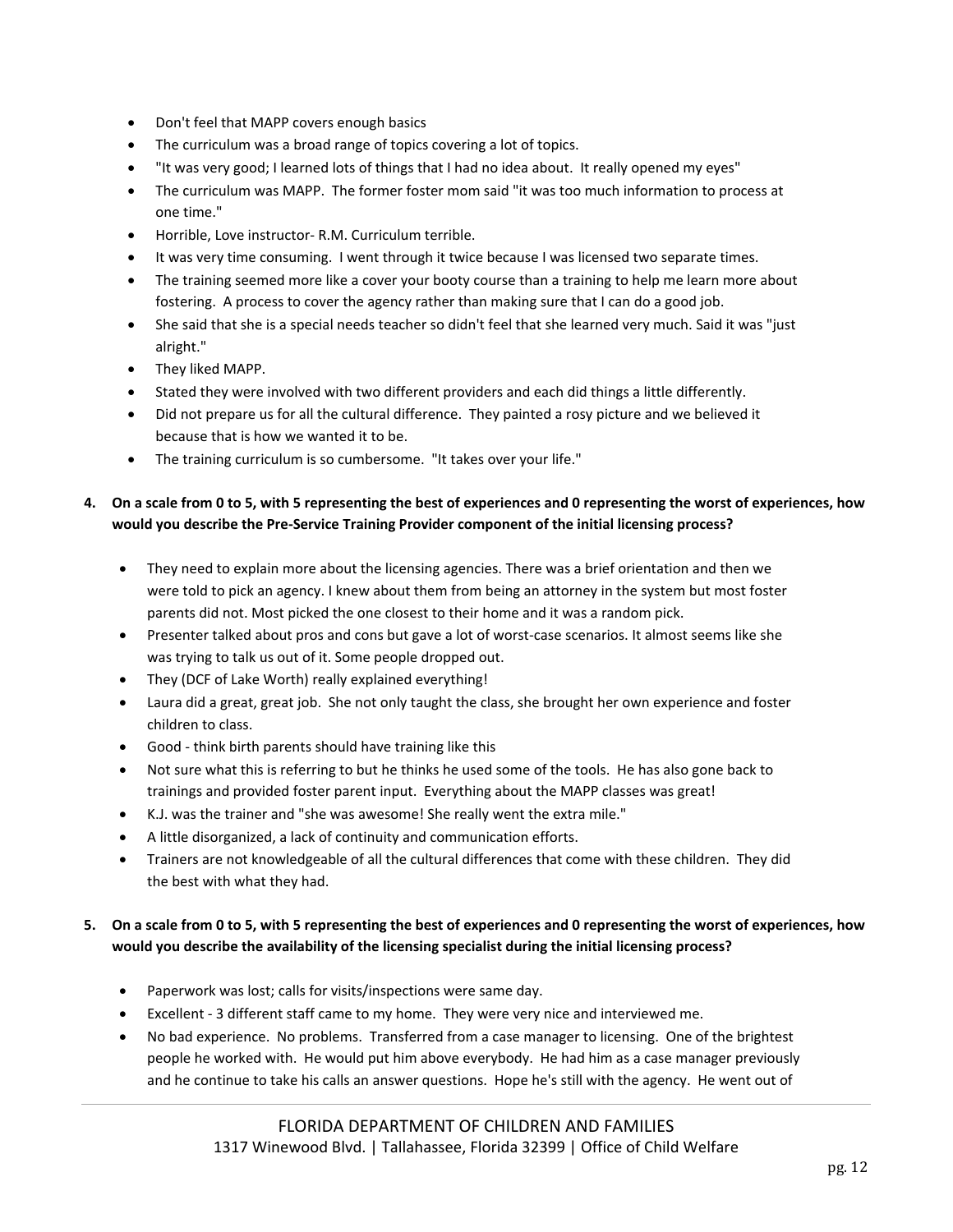his way to help his kids.

- Any calls were returned promptly.
- They were backed up at the time.
- It took more than 3 months to become licensed and they were licensed for a month before the agency ever let them know. They went through the licensing process the same time her brother and sister in law did and "they got their license much quicker."
- The staff is very supportive and responsive.

#### 6. Please talk about both the good and not-so-good experiences you had as a Foster Parent.

- Having to retake the courses turns people off to fostering.
- I loved being a foster parent
- Bad: You should be trained on what is actually going to happen when you foster. Case workers should be more prepared when going to court (documentation, etc.) Case workers are overloaded.

I always kept more documentation than the case worker.

- Good: I had good case workers and most of the kids in my home ended up being adopted out.
- Classes were horrible. Waste of funding. Was licensed but no children were ever placed with her. Received a check in the mail twice from the state for cribs & etc. that didn't apply to her since she didn't have any foster children. Sent the checks back but very concerned about how the state is spending her tax dollars.
- I know this as both a foster parent and an attorney... there needs to be better communication between the sheriff's office and the provider at the initial hand‐off. For example, the first newborn I fostered was exposed to Hepatitis C (both parents were known IV drug users and both were Hepatitis C positive). Nobody asked the questions or got the birth record to find this information. The GAL finally found it and told me, but only after the baby had been with us for a while exposing my whole family including my 6‐ year‐old daughter to Hepatitis C.

Also, my 6‐year‐old got very attached to the foster kids we took in and it was a hard process for her when they left. The system ignores foster siblings relationships. They have nothing in place (no services) to accommodate foster sibling bonds.

- A lot of good experiences: good licensing coordinators. Several great case workers until P.J. (he was the worst). Mr. J didn't follow through on anything (med evals, etc.), he never did the pre-placement questionnaires to determine if children were a good fit for the home, and I felt like he didn't care about the foster parents. Until end, experiences were great.
- "It was the most challenging thing we ever did. My husband started drinking because it was so overwhelming as he really tried to be the very best father to the 2 boys." "We could not help the 10 year old and his sexual abuse issues; it broke out hearts."
- We had a caseworker who was amazing P. Any problems we ran across he could solve. We had one before him, and she was unable to help with anything. We wound up doing so much ourselves the first time. We also had a lady who came out once who was rude - not even sure of her role. She came with P. one day, unannounced. She upset our foster child.
- The overall experience of becoming licensed was fine; however, we indicated that we were only interested in becoming licensed for the purpose of adopting, and that we wanted a child age 3 or younger. We received phone calls for all ages, sometimes at 1 or 2 a.m. in the morning, and generally not for children who were available for adoption. We were being asked to foster children who were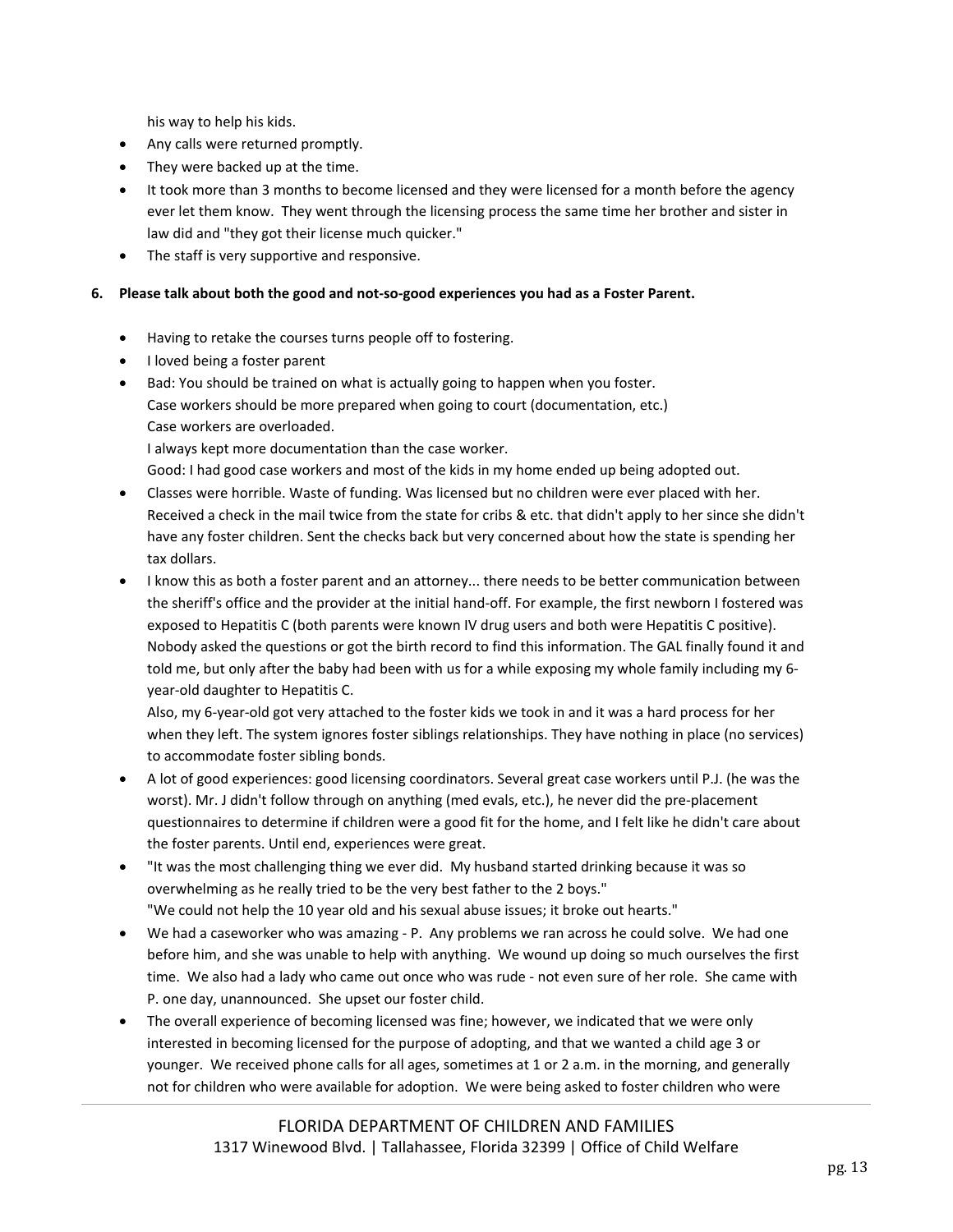not available, and that was clearly not our desire.

- Didn't have either
- Not so good children write on the walls, a foster parent has to be careful about religious services and must keep the parent satisfied, when the children visit their parents, they come back and say they don't have to attend church.
- 1) Oldest child had issues that required counseling. Had trust issues with males and was given a 6'4" male counselor for a six‐year old blonde girl. Not happy at first but he did gain her trust but then left the provider.

2) Legal system is very slow. Even judge said case was very difficult and had taken an inordinate amount of time.

3) Frustrated that by the time his oldest foster child turned six she revealed what had happened to her by her mother's boyfriend. Kept pushing for someone to do something. Each new person would say it must have been missed in the file and wouldn't do anything. He finally got G.B. as his case manager and she started the ball rolling. Mother was finally prosecuted and put in jail.

4) He tells everyone to be patient with the system...some meetings and court hearings were very frustrating.

- Not good The different experiences that they had with the children.
- Good: The children were best, making them smile, giving them hugs. They appreciate the small stuff... Not so good: Sometimes the children took advantage of her, the ones who were seasoned and streetwise; she was not prepared for certain behaviors.

It was easy for them to falsely accuse her and get her in trouble. The children sometimes played her against the system.

 Good: What they were able to provide to the children. What they experienced and what they learned from the children.

Not so good: Not a positive experience. Caseworkers were hamstrung by deadlines and paperwork and procedures.

- The classes were very informative.
- They were licensed as foster to adopt parents and were told they would be able to adopt this child. "An aunt came forward who was a pregnant single mom with many children and they placed with her."
- No negatives in the experience. It was less than a year & proceeded with the adoption. Did not care for the contact with the bio parent.
- Good, seeing progress we were able to make with child to help. Not so good, Turn over with case workers and people with services, GAL AND MENTAL HEALTH COUNSELOR GREAT.
- No bad experience all kids. All kids were good with no complaints.
- Very, very good.
- Bring kid on Friday; kid very difficult; nobody wanted; gave me nothing/no info for hospital. No best experience.
- Dealt with really, really good people. Good relationships.

System of care with getting disability, I would say very bad; child was receiving disability and now they say I owe the government \$8,000.

Basically coerced to go to court ask parents to turn over their rights which was horrific.

All good; adopted daughter and no bad.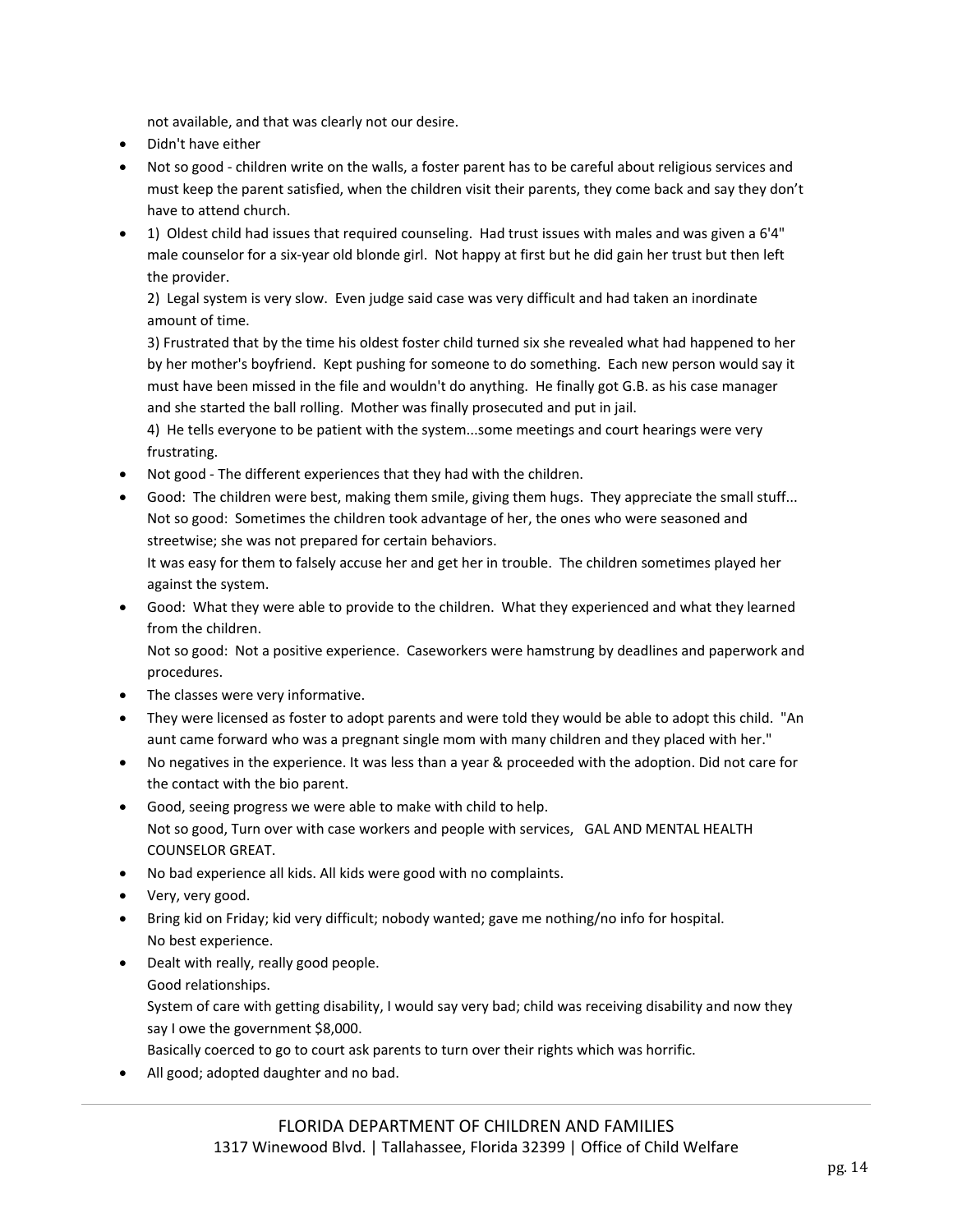- I didn't accept children I didn't feel I could care for. I am a LPN. I felt successful when I cared for children with medical needs. I didn't like depending on other nurses to support me. Sometimes they didn't show up and I had the child alone for 18 hours or longer. Children requiring a lot of medical care are draining and require a lot of energy. I opened my home and my heart but it was tiring.
- The good experiences were being able to help families, have open communications with them, and to model parenting skills.
- She said she liked the training.

She said it was "shocking" that the children came to her without any paperwork, health information, medication information, developmental information. She was expecting a packet of information. She said one girl came to her with a broken arm but no indication of who the doctor was.

 Good: Enjoyed it ‐ the child was reunified and then she stopped fostering. Not‐so‐good: She said the case worker was "horrible" and "really, really mean." She said the case worker ruined her experience. It got so bad that her husband told the case worker only to deal with him.

Not-so-good: The first child they placed with her was "a nightmare" because she and her husband were not given any information about the child, she was supposed to be medicated and wasn't, and they eventually had to Baker Act her. She described it as "horrific." With the second and third children who were sisters, it was a good experience except for one bad case worker who appeared not to like her job and tried to tell the foster parents how to be parents. Good experience with the fourth child and they adopted the child. Good experience with the fifth child who went straight to adoption.

- She was asked to foster a 3-year-old child. She went to the service center and met the former foster parent and several case management professionals. The child was obviously ill, coughing and having difficulty breathing. The case management folks told her she needed to take the child to the doctors immediately. She did so, the child was prescribed medication but did not get better, and they ended up in the hospital emergency room on a Sunday. They were in the ER all night and the child was admitted into the hospital. The next day the Case Manager "chastised" the foster mother for not calling her to report the child was at the hospital. Foster Mom and her family took turns staying with the child during the hospitalization. No one from the Case Management Organization came to the hospital to check on the child.
- the case manager was not good
- Good: Loved the kids.

Bad: Tarnished by DCF getting 3 kids adopted into 1 family; although not recommended. Children came back into care when the adoptive parents surrendered their parental rights. The children were brought back to me for licensed placement. They lived with me about 1 year, then issues from when they were with the adoptive people came up; they needed more therapy than I could give them so their placement was changed.

 This family provided care for a sibling group for approximately 3 years. When the subject of adoption came up, this family felt that a younger couple would best serve the needs of the children. The couple maintained the children until an adoptive family was located, according to Mrs. L.; her family was very much a part of the adoption process and was slated to be the foster grandparents. Prior to the adoption, the L.'s allowed the children to have contact with the biological grandparents. Once the adoption was finalized, the bio grand dad told the children that their parents still loved them, the new adoptive family did not like this and cut all ties with all grandparents and the foster parents. Mrs. L. said had she known they would never see the children again, they would have adopted them. The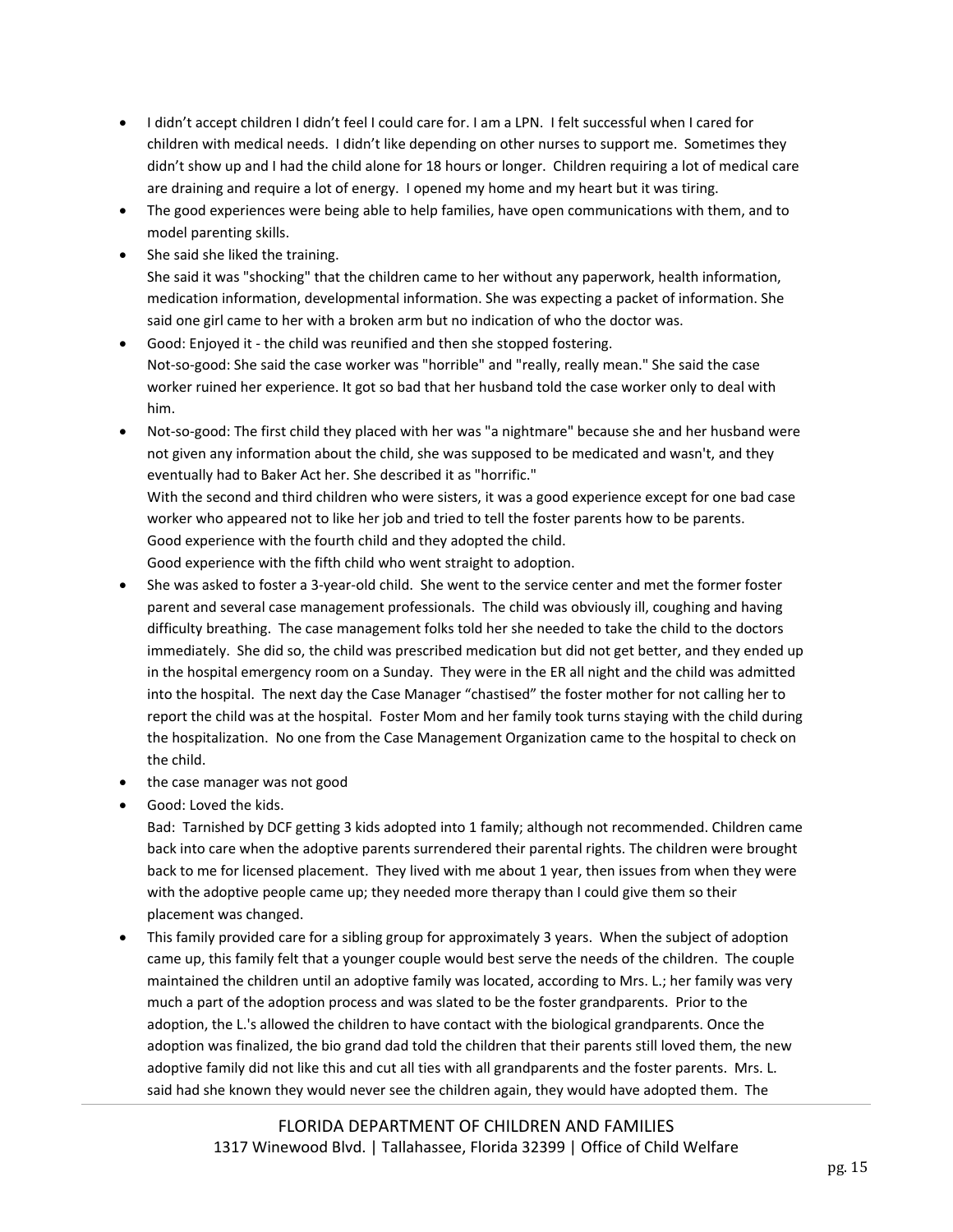adoptive parents called in an abuse report on an injury that was two years old, the youngest child had a burn mark from a curling iron. The family is still grieving the loss of the children; they describe themselves as heart broken. They did foster two more rounds, but had a sibling group that sexually acted out and they were afraid of being falsely accused of something related to the children's acting out behavior. Ms. L. said, they were taught in pre-service about helping children move to permanency, but she is not as strong she thought she was. I reminded her, that she thought of the children's wellbeing when they refused to adopt to give the children a chance to have younger parents. The L.'s are in their mid to late 50's, the youngest child was three years old at the time.

- Bad was the politics -regulations. The travel order & surgery (tubes in ears) court system slowed normal parenting things down.
- Stated there were problems with disconnect and different areas doing things different when they had kids from out of county.
- Did not receive all materials when children were dropped off.
- The last time we had a foster child DCF away help the parent when the parent was wrong
- I have a lot of good
- I only has one problem when a boy said that he was going to kill me and my family
- Good ‐ the kids needed someone and we were glad to help them. They brought us much joy and vice versa. They did what they did for kids for them not for the state. Stated since foster care went private they have not been as happy with things. Said feels like UFF (United For Families) is in it for the money. Things were so much better when the state handled it. Stated communication was better when the state had it as well. Stated they were not happy with the last baby they had and she transitioned to friends of theirs and they have had her almost a year and wanted to adopt and now UFF wants to put her with two older sibs who she has never lived with. States the child cries just going to visits and tis has left a real sour taste in their mouths.
- It just took a long time to get the process done, would not want to do it again
- Felt unsupported by Agency, was told child was the client and had to keep satisfied. Took child's word and never discussed anything with us. Given all the responsibility and NO authority.
- The not-so-good experiences center around knowing what these kids have been through and they now have issues that can be challenging. The good part is knowing what you're giving these kids now and supporting their educational needs and giving them a loving home life.

The mother actually voluntarily surrendered because she knew how good the kids were doing in this foster home with people who wanted to adopt them.

Another not-so-good thing is that you don't get much time to be alone with your spouse. But, they manage to get out occasionally because the churches really help out.

#### 7. Do you feel you were well-respected by the case managers and other professionals while you fostered?

- Case workers were good because parents made them, but the system is overloaded.
- Felt everyone was always professional and polite. They may not have liked him, because he always pushed for his foster kids, but they didn't show it. He was especially impressed with G. and L. If he left a messages would always get a call back within 30 minutes. Still keeps in touch, even after he has adopted the children.
- The Florida caseworkers were very nice.
- The first one was terrific but the second didn't know what he was doing.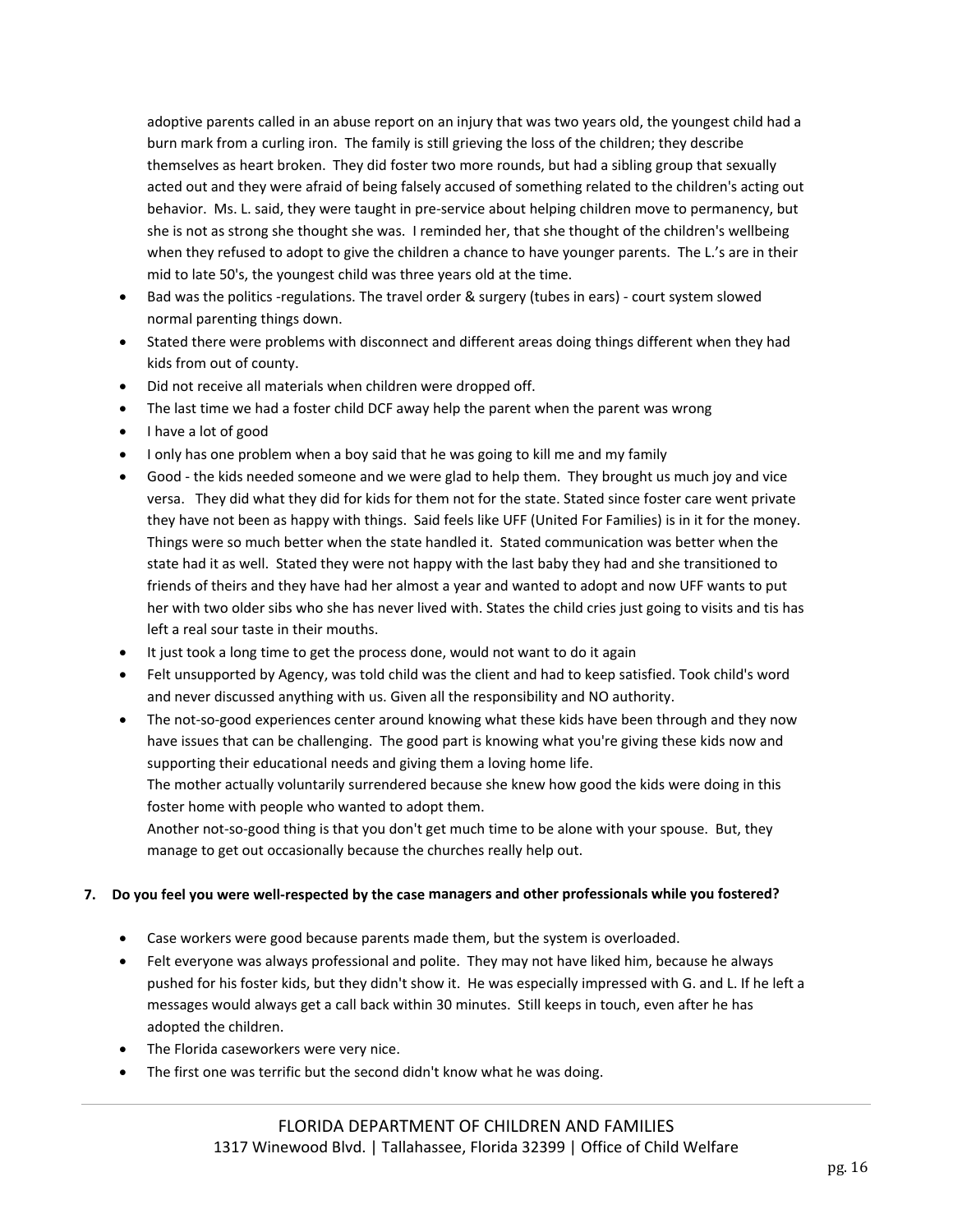- I was asked to love and treat the children like they were my own and I was able to do that without a problem, but then to be treated like a paid baby sitter - being given directions for care when I was better equipped.
- Did comment that everyone seemed overworked.
- She described a "horrible" case worker on her case but did indicate that other case workers who would come to her home on behalf of the primary case worker ‐ indicated they were nice.
- Well-respected by most except for the one case worker who reportedly did not assist and/or help them and handled the case poorly.
- She said she felt overwhelmed and alone.
- Lazy
- They were great she feels lucky
- We thought we would be treated like partners; instead we were treated like employees and not very good ones at that.
- Interviewee feels staffs were "wonderful" and they "really cared about me."

#### **8. Did you participate in foster parent support groups or other associations related to fostering?**

- There were none available close to where I lived
- Did not know about them.
- Not because they weren't available we just had already been through everything by the time support was offered. Support was slow in coming.
- Came back to help with 4 or 5 MAPP classes, participating as a foster parent and telling about his experience. Wouldn't mind helping in the future with MAPP classes. He didn't feel he needed support. The kids are not the problem. The parents are the problem. His oldest foster daughter asked to keep the light on in her bedroom after she had been with him 2 years. He asked why all of a sudden she wanted the light on. She said before she was scared to tell him she was afraid of the dark but now she wasn't. He said he broke down and cried.
- "good experience"
- She was not informed of foster parent support groups or associations.
- Yes they did. Stated they were helpful but did not like it when they would go to a meeting expecting a speaker and the speaker did not show and someone would wing it talking to them about something else. He stated it happened more than once or twice.
- No one told us about the groups. I found out after about 1 year and then started communicating with other foster parents.
- Interviewee feels the foster parent support groups and the association really help foster parents get through some tough times and provide excellent advice and counsel when needed.

#### **9. What was the primary reason you decided to stop fostering?**

- Husband decided to stop fostering. He was tired of seeing kids going in and out of the system. These kids are desperate and they have potential and they want consistency - it's hard to see good kids go back to bad situations. It's very daunting.
- I needed a break after 18 years!
- Relicensing have to fill out the same forms every year despite the fact that no info had changed -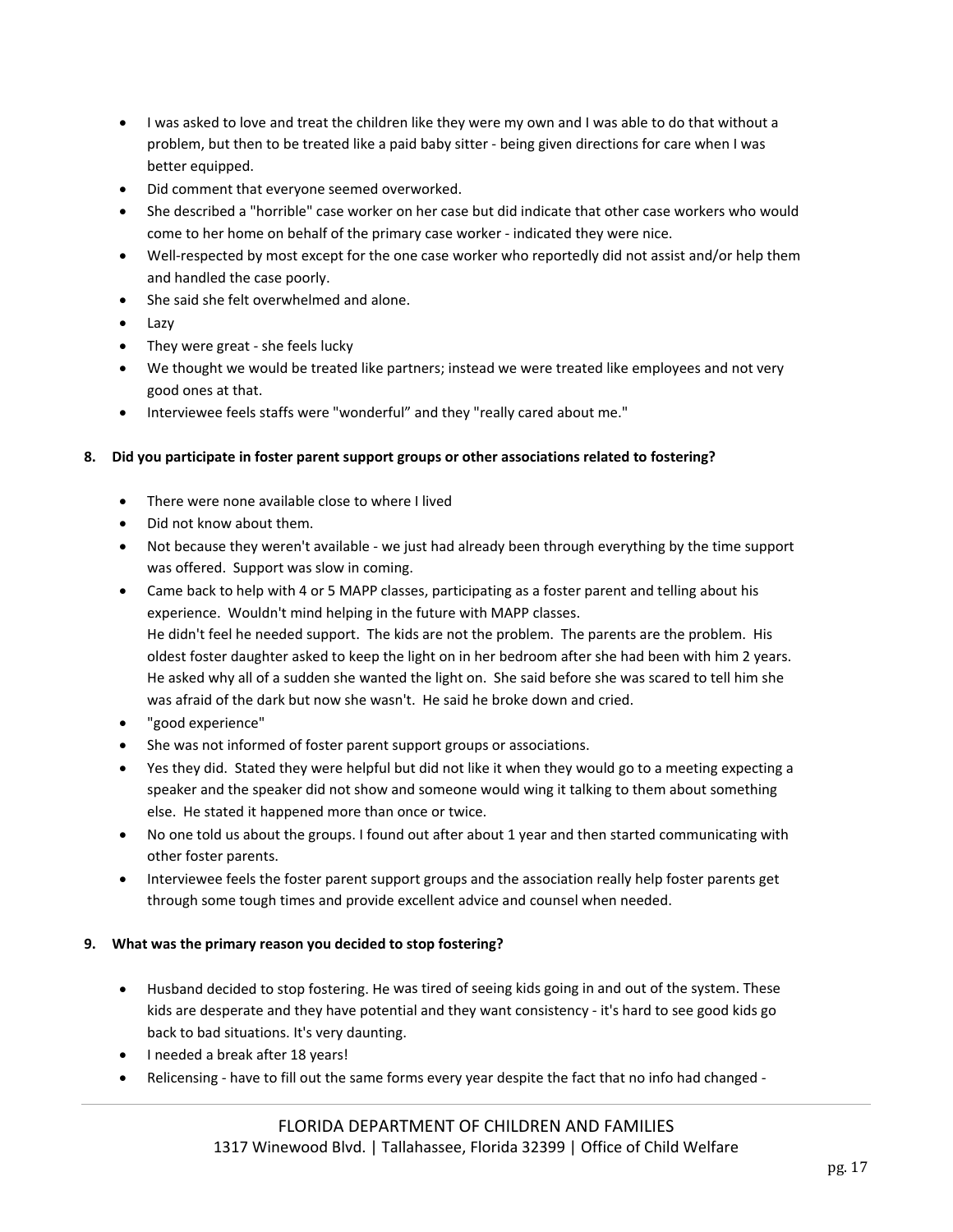should be able to say that nothing has changed as opposed to filling out the paperwork again.

- Child who they became licensed for was placed back in home with bio mother.
- I made a career shift and opened my own firm and didn't feel like I had the time to foster anymore. My career required more hours and more responsibility. Fostering children is very intense because they are usually way behind on medical and you have to spend a lot of time catching them up... its very time consuming.
- The caseworker, P.J., was horrible. I submitted 16 concerns about him. He had an emergency meeting with a judge and they stopped placing children with me. I would have loved to keep doing it.
- We were not told the truth. Wanted only 1 child, we were pressured to take 2 brothers and we were told they it was best to keep them together, but they hated each other. It was not good.
- Purpose of becoming licensed was for adoption only; DCF was really pushing fostering children who were not available for adoption.
- Wasn't going to foster. Only get my grandchildren
- It was too hard to train the children to fit into my life and home. They don't know discipline. It seems like they make some progress and then they start the same problem behaviors again. The birth parents need training too.
- Hasn't stopped. Have 3 children he has adopted and always thought he might take more kids once things settled down. Is planning to call L. after holidays. Hopes L. is still the licensing staff as he was so knowledgeable. Asked that we let him know who to contact if L. is no longer there. Doesn't want them to contact him at this point.
- She was licensed twice, first time she quit, the children were difficult. The second time she quit because she was falsely accused of abuse which she did not commit...
- I only became licensed so I could get my granddaughter from New Jersey, once she was adopted we didn't renew our license.
- It was too hard on our children. They cried for days when the child left. It was especially hard for our 12 year old who had experienced many friends and family members move away.
- We adopted and then had a baby.
- Moved.
- I have the children I want.
- Wanted to adopt not foster
- Currently supposed to relicense. Been asking to get child placed. Get calls for a child then 1 hour later system does not have anyone to pick child up from daycare.
- My extra room was a loft and did not have a door. I felt they could have figured something out to compromise with funds to place door.
- It may have been a misunderstanding but I had a bad taste after I prepared to take a child with special needs and was told the day before the placement that I was not able to care for the child. They placed the child with someone else. I had sacrificed a lot including my church time to prepare for the child. They never fully explained to me what I hadn't done. There was no real answer.
- I became frustrated with the process, the constant in and out. I adopted my last foster child and I have moved out of the state of Florida.
- Became engaged to a man who also had a six year old (she herself had a two year old at the time). She said she got "too busy" with both children once she became engaged.
- "Horrible" case worker. She indicated that she would gladly do foster again except for the terrible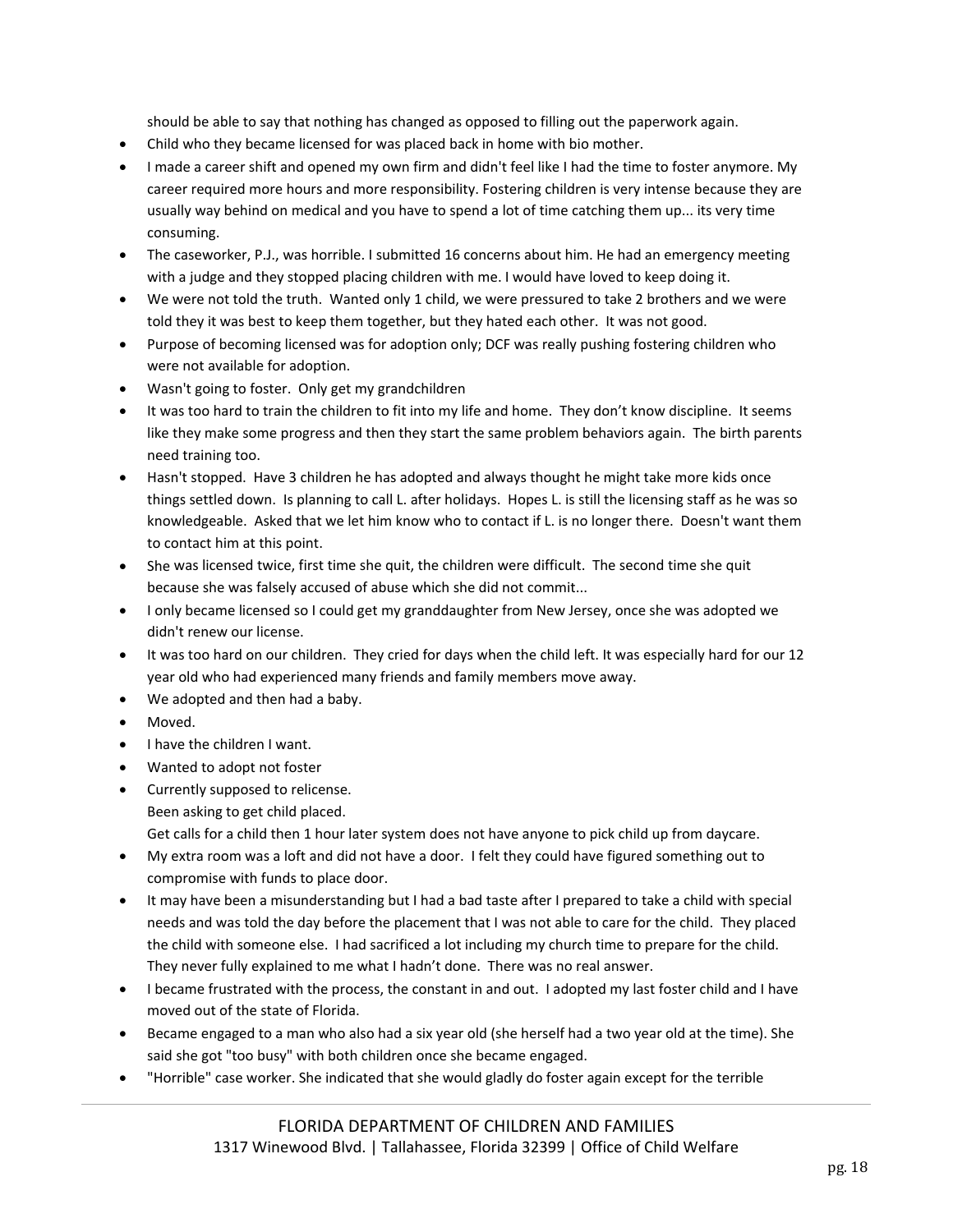experience she had with a "mean" case worker.

- They adopted the last two foster children.
- She would like to continue fostering but not with the same agency. She said went to a meeting to be relicensed but received no help in accessing the required training hours. She did not have a computer and asked if she could come to the office to do on line training but the licensing counselor, L., did nothing to help her.
- Place of Hope told me I had to turn in my license once the children went to another placement.
- Heart broken when adoptive family broke off all communication between foster family and children.
- Adopted 2 no room in house.
- Stated bad experience with foster to adopt of ten year old. Would not go into detail.
- Was working on Saturday and was told she could not be a foster parent.
- My age.
- I was sick and the child wanting to kill me.
- Stated their adopted son who is nine needs their full time attention and it was not good for him to have kids coming and going out of their home.
- Interviewee said she's 57 years old and now that she and husband have adopted the 3 kids, much of her time is devoted to seeing that they get what they need growing up.

## 10. Would you recommend to your friends, families, church members, or others that they should look into becoming **foster parents?**

- For people looking to adopt and for those who want to be a good role‐model and thinks they can handle it.
- Used to foster in NJ and always said that if people have time and patience they should foster.
- I used to recommend my friends to be foster parents and I even recruited a few. But I don't recommend anymore because of the way I was treated. Many of my friends who were foster parents are no longer foster parents because of the way they were treated.
- Had such a horrible experience and a sense of failure with those 2 boys.
- We encouraged two people from church ‐ they are in process!
- Yes, we recommended to our neighbors.
- Do quite often and have a couple now that he took to dinner last night to talk about foster parenting experience. Encouraging them to get involved.
- Oh definitely.
- Let them know you really don't know what it is like until you get in it. Need to do lots of soul searching.
- I tell everyone this is not for the fainted heart.
- Always does.
- I would never deny a child a home that they need so much. I still know many people who are fostering. My feelings are mine and I haven't made those known to others who want to foster.
- **•** Definitely.
- She said she would except to warn them about the case workers.
- She said, "Yes, with reservations." She expanded on that by saying that she really would like people to foster children but that they also need to know what they are getting into and understand the reality of what comes with it.
- If it were a different agency than the one she worked with in Lee Co.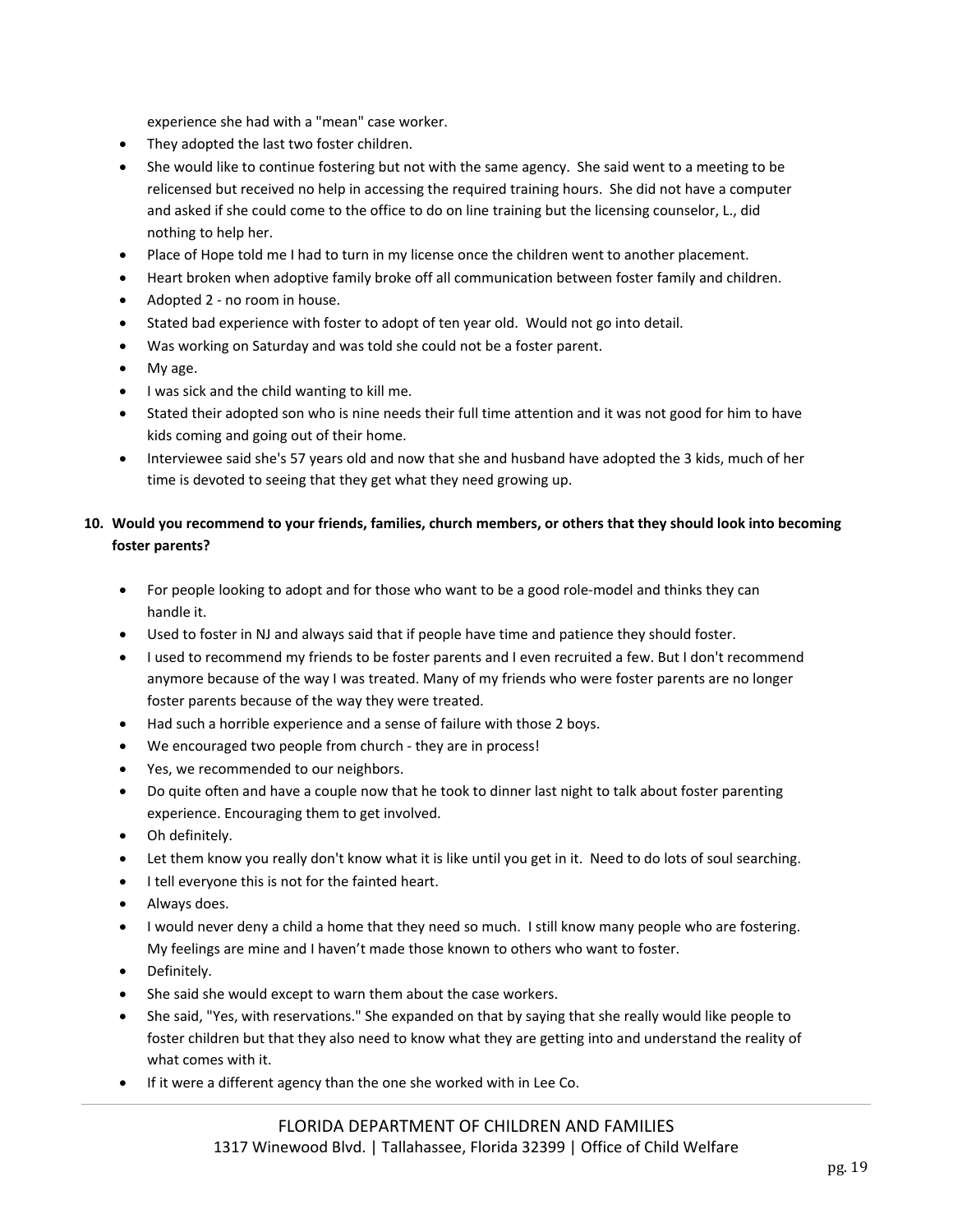- Yes & still does.
- Did not get this.
- Stated in the past, yes he would have recommended it but not so much now. The foster parent stated with privatization and the situation with their last foster child - which was previously discussed they are not so ready to recommend fostering.
- With Caution.
- Interviewee says she is always and advocate and talks about fostering and adopting every chance she gets.

## **11. Would you consider fostering again?**

- Called last week about it but can't until March (when next class is). Shouldn't have to go through 10‐wk training again but instead should be able to be trained and re‐certified in certain areas since I have been certified before.
- Maybe at a different time in life. Fostering can be a strain on marriage because every second outside of work is spent care giving ‐ so that's another consideration.
- Currently looking into working with Children's Home Society. Also interested in training or helping foster parents.
- She still is in contact with her one foster child and sees her regularly. However, doesn't really want to foster again because had a bad experience with the case worker.
- She says she might once her adopted children are grown. She doesn't want to do it now because her girls are stable doing well and she doesn't want to disrupt that.
- With a different agency that the one she worked with in Lee Co.

# 12. In your opinion, what is the primary way DCF can change or improve their systems in order to retain and maintain **quality Foster Parents?**

DCF is doing a great job ‐ because I know it's a difficult job.

Main concern is that once you take courses and become licensed - if you let your license lapse for a little while for whatever reason ‐ you have to retake all of the courses and classes. I think the home study and some other aspects need to be done annually. But the course work is the same and you should be able to receive credit for it (as you would at a college) for a certain number of years. I have a couple of friends who have stopped fostering or are planning on stopping because of this. Also if you have children already you have to find a babysitter during this time and the courses are very time consuming.

- No changes! Had a great time fostering, thought DCF did a great job, responses were always great, and I always got help when I needed it.
- There has to be a way to get case workers better and more accurate info when going to court. Also, everyone within department should work together to keep better documentation and for the child. There needs to be better organization across the board.
- Make classes better and allow foster parents in the courtroom. Also if you have a remove a child from their parents twice they should never have to go back there.
- There is a constant push and pull between foster parents and biological relatives. You tell foster parents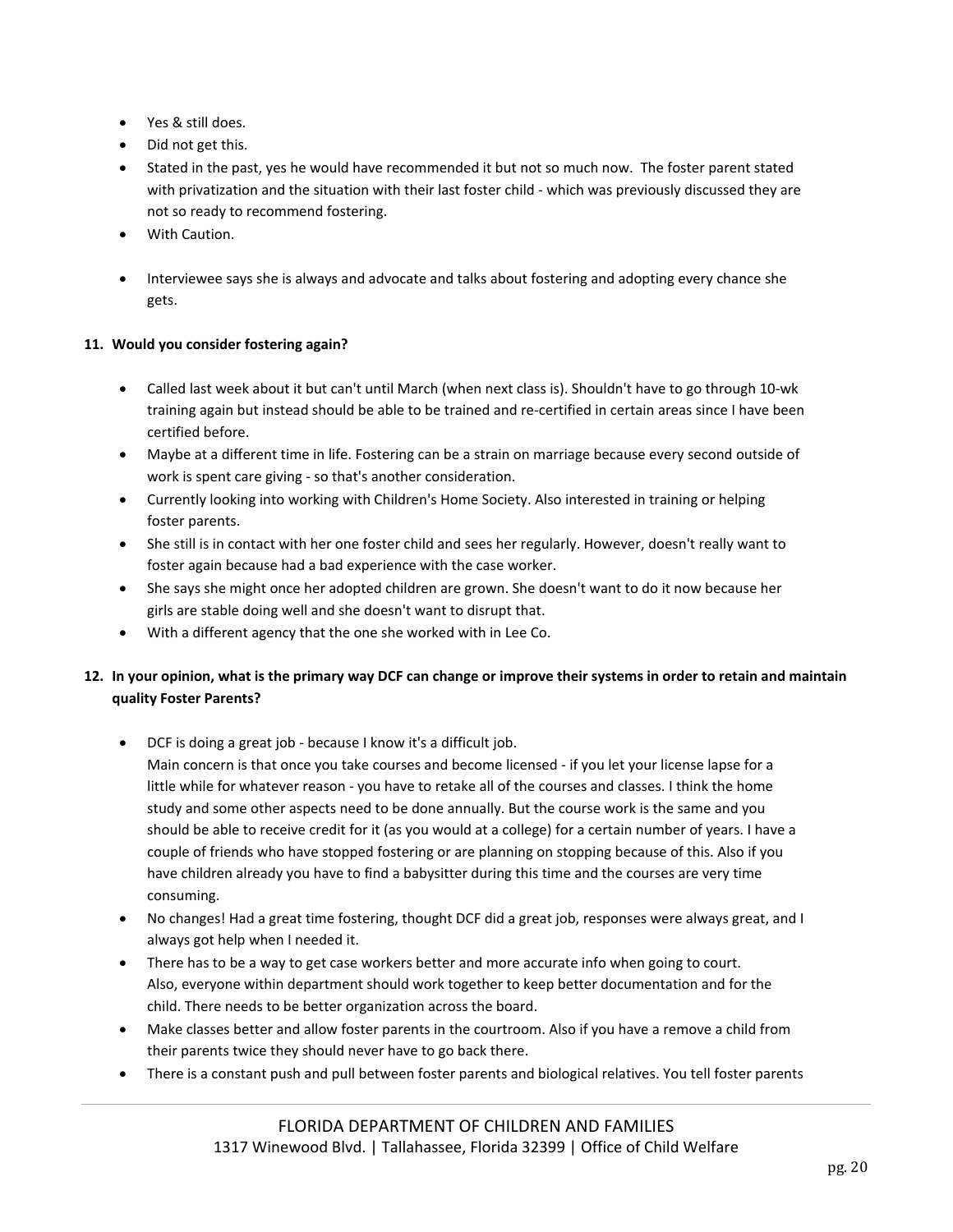to be a family and give this child a home and then if the child becomes ready for adoption there is a shift for biological relatives. There is more value placed on biological relatives than on foster parents after they have the child for an extended period of time. It's cruel to the foster parents, cruel to the foster child, and to the other children in the home.

- Case workers act like they don't know about community resources for the children (i.e. counseling) and they aren't following through with resources and services. Since work in the school system I know about these and didn't ask my case workers for much but other parents might not know.
- "Telling the truth. We did not get full disclosure and we feel it hurt the children."
- Less intrusion/extensive and meaningless requirements. Seemed like people were in our home for weeks, every other day, and we didn't even know who they were.
- For the purpose of when someone is giving their preferences for fostering, DCF needs to make sure that is reflected in our system and respect when making calls.
- I didn't ever get to know the system well enough
- Birth parents need a lot of training. They should go with the foster parents so that they can work together. Children would be more responsive if all of the parents were working together.
- Case workers were spread too thin and had too much to cover, causing too much turnover. His case manager moved to licensing due to burnout.
- If the process was easier, less paperwork, it would be easier for foster parents and everyone else.
- Do better assessments regarding family member the children are being placed with. Don't tell us we can adopt and then move the child.
- SYSTEM, don't know if agree with the system Parent who are just not going to do it. The kids should not be in limbo so long. The emphasis is too much over what the parent needs and not what the children needs.
- To many changes in case workers.
- No comment.
- Keep kids in one home not move them around. Kids that don't have parents to adoption.
- All of the above.
	- Foster Care Laws.

Kids coming into system revamp parental rights.

Waiting too long to prove neglect or abuse on the parents. Need to change law wording so NO loop holes for the parents to prolong taking the parents' rights away.

- Assisting with meeting requirement when costly.
- Get the politics out of placement. Be fair to all foster parents who want children for placement. Don't show favoritism to those who have fostered the longest time. I will never discourage anyone who wants to help a child.
- It is unfair to single out case workers all the time; the responsibility should be extended to upper management who hands down directives and training. There should be full continuity of care that includes everyone involved in the concerns of children in foster care ‐ courts, attorneys, foster parents, etc. Better communication is key.
- Suggests that each child should come with relevant medical and developmental information, and social security care, etc.
- The only suggested she offered was "look at the job of the case worker." She was very firm about this and said they are underpaid and overworked. And stated that it should not be an entry level position.